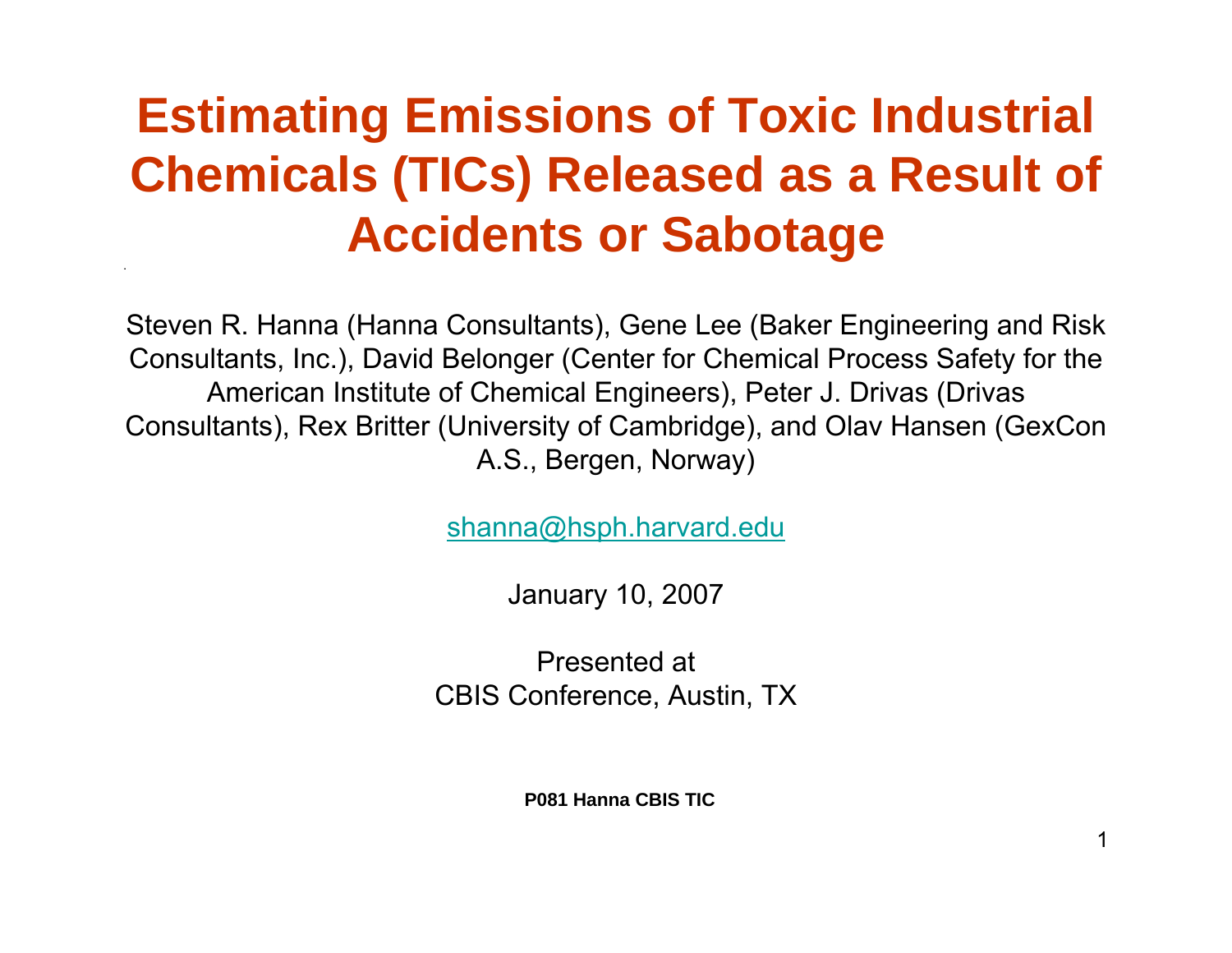# **Outline**

- Matrix of Highest-Priority Toxic Industrial Chemicals (TICs) and Source Scenarios
- Example of Chlorine Railcar Scenario and Emergency Response Guidelines
- Review of Source Emission Formulas and Models in Use and Recommendation of Specific Formulas
- Review of Field Experiments and Identification of Data Gaps where New Experiments are Needed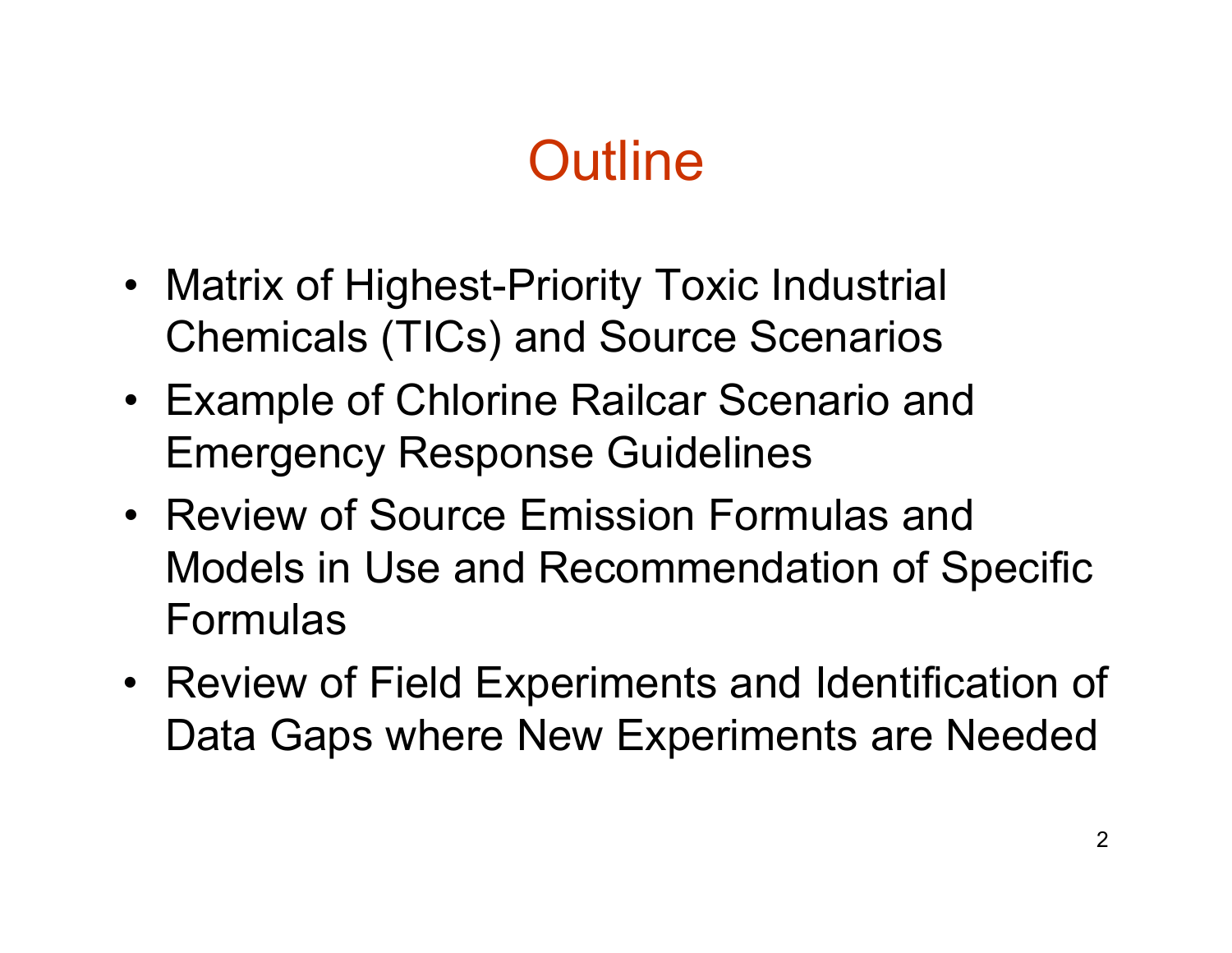### *Matrix of Toxic Industrial Chemicals (TICs) and Source Scenarios*

The goal is to determine the most dangerous Toxic Industrial Chemicals (TICs) and source scenarios, with focus on transportation scenarios

This task was mainly carried out by the CCPS/AIChE team, led by Dave Belonger

The main product is a table with rankings of the "top 13" TICs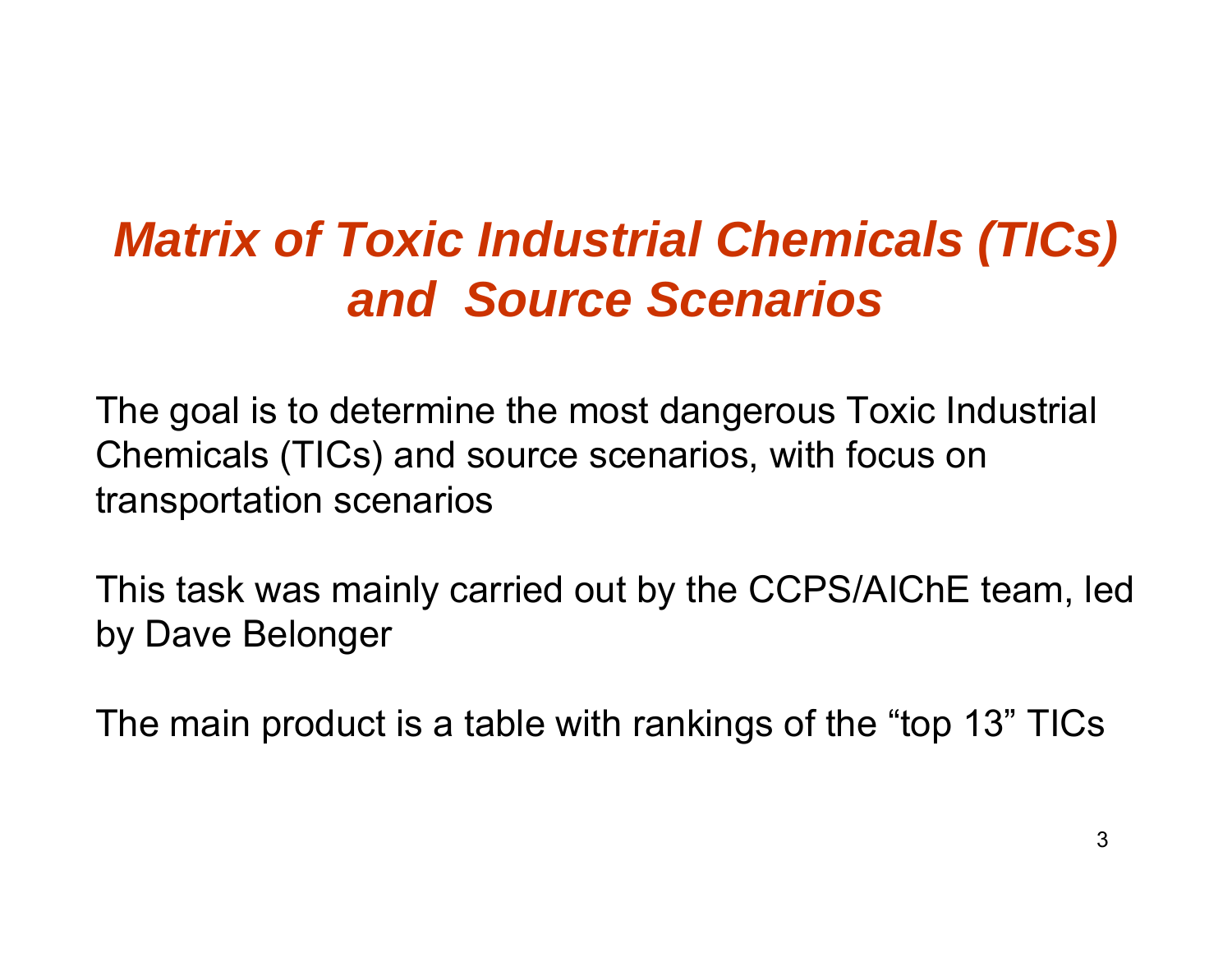| <b>CAS</b> | <b>Chemical</b>                   |                  | ERPG <sub>3</sub><br>ppm | <b>Relative Volume</b><br>Chlorine = $100$ | <b>Vapor Pressure</b><br>mmHg | <b>Toxicity Factor</b><br>(4) | <b>Hazard Index</b><br>(7) |
|------------|-----------------------------------|------------------|--------------------------|--------------------------------------------|-------------------------------|-------------------------------|----------------------------|
|            |                                   |                  | By Rail on CSX Line      |                                            |                               |                               |                            |
| 7782-50-5  | Chlorine                          | <b>Bulk</b>      | 20                       | 100                                        | 5168                          | 3.40                          | 340.0                      |
| 7446-09-5  | Sulfur dioxide                    | <b>Bulk</b>      | 15                       | 5                                          | 2475                          | 2.17                          | 10.9                       |
| 7664-41-7  | Ammonia (anhydrous)               | <b>Bulk</b>      | 750                      | 25                                         | 6660                          | 0.12                          | 2.9                        |
|            |                                   |                  | <b>By Truck</b>          |                                            |                               |                               |                            |
| 7782-50-5  | Chlorine                          | Cylinders (2)    | 20                       | 100                                        | 5168                          | 3.40                          | 340.0                      |
| 7664-41-7  | Ammonia (anhydrous)               | Cylinders (2)    | 750                      | 800                                        | 6660                          | 0.12                          | 93.5                       |
| 7446-09-5  | Sulfur dioxide                    | Cylinders (2)    | 15                       | 10                                         | 2475                          | 2.17                          | 21.7                       |
| 7647-01-0  | Hydrogen chloride anhydrous       | <b>Bulk</b>      | 150                      | 3                                          | 31700                         | 2.78                          | 7.8                        |
| 75-44-5    | Phosgene                          | <b>Cylinders</b> |                          | 0.3                                        | 1215                          | 15.99                         | 4.8                        |
| 7726-95-6  | <b>Bromine</b>                    | <b>Bulk</b>      | 5                        | 8                                          | 175                           | 0.46                          | 3.9                        |
| 107-02-8   | Acrolein (6)                      | Bulk $(1)$       | 3                        | $\overline{2}$                             | 210                           | 0.92                          | 1.8                        |
| 74-90-8    | Hydrogen cyanide                  | Cylinders(2)     | 25                       | 5                                          | 630                           | 0.33                          | 1.5                        |
| 7790-91-2  | Chlorine trifluoride (5), (6)     | <b>Cylinders</b> | 10                       | $\overline{2}$                             | 346                           | 0.46                          | 0.9                        |
| 79-22-1    | Methyl chloroformate (6)          | <b>Bulk</b>      | 4                        | $\overline{2}$                             | 105                           | 0.35                          | 0.7                        |
| 8014-95-7  | Oleum 65% SO <sub>3</sub> (8) (9) | <b>Bulk</b>      | 160                      | 35                                         | 220                           | 0.02                          | 0.6                        |
| 7664-39-3  | Hydrogen fluoride                 | Cylinders (2)    | 50                       | 2                                          | 816                           | 0.21                          | 0.5                        |
| 7719-12-2  | Phosphorus trichloride (6)        | <b>Bulk</b>      | 15                       | $\overline{2}$                             | 100                           | 0.09                          | 0.2                        |

(1)Bulk packs up to 5000 gallons

(2) Also in bulk trucks

(3) Bulk trucks normally 5000 gallons for liquids

(4) (Vapor pressure in mmHg) x 10 / (ERPG 3 as ppm) x 760 mmHg

(5) Not on RPM list

(6) Estimated shipping volume equivalent to Hydrogen Fluoride 4.6

4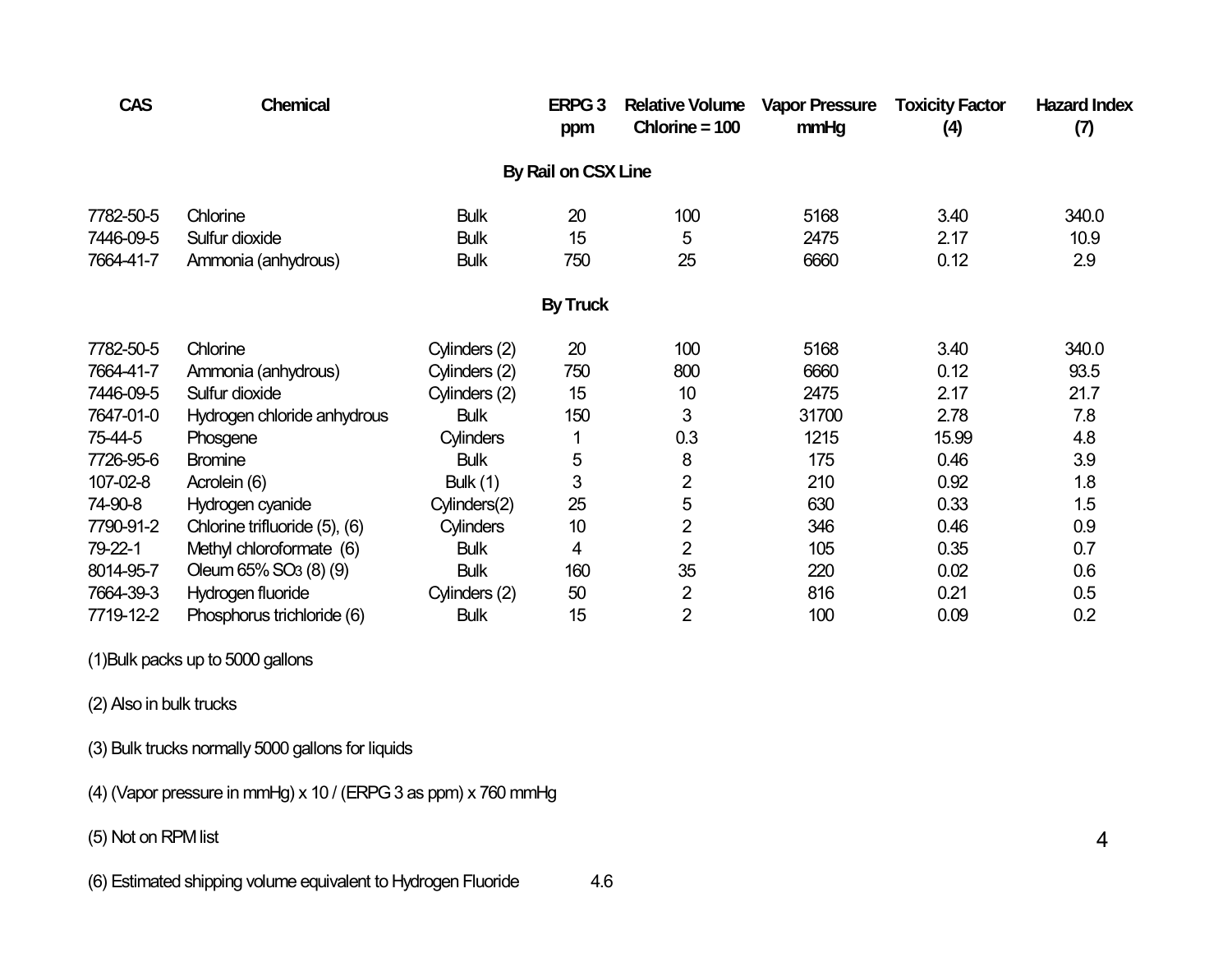# Highest-Priority TICs

- Top three (rail and truck) for transportation are chlorine, sulfur dioxide, and ammonia (anhydrous) – all are stored and shipped as pressurized liquified gases and have low boiling points
- Others in this group are chlorine trifluoride, hydrogen chloride (anhydrous), hydrogen fluoride, and phosgene
- Others that are liquids at ambient pressure are acrolein, bromine, hydrogen cyanide, and methyl chloroformate
- Two fuming liquids oleum (65 % sulfur trioxide) and phosphorus trichloride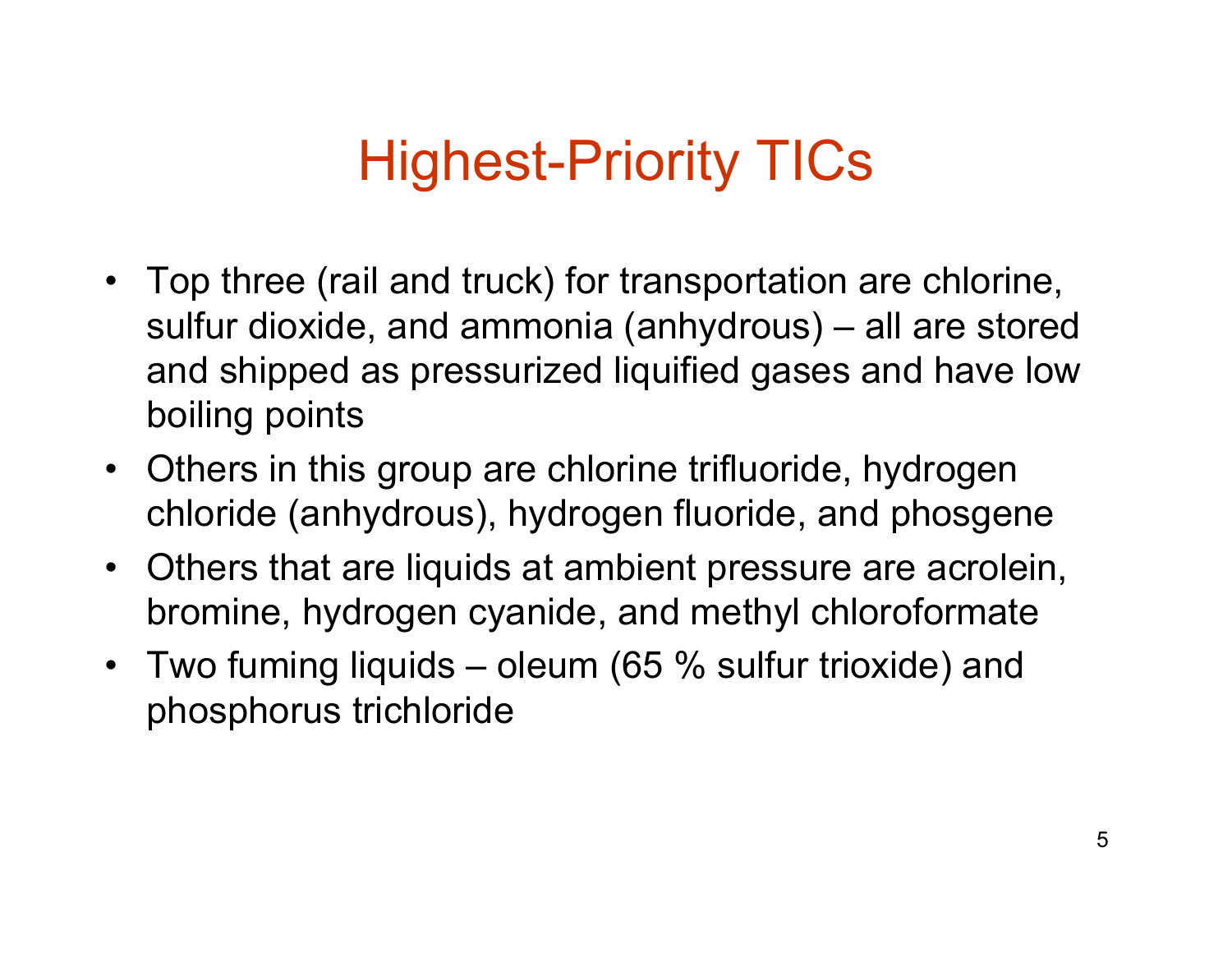## Flammables of Concern

- •• Propane (most prevalent)
- •• Butadiene (involved in several big accidents)
- Hydrogen
- Ethylene oxide
- Propylene oxide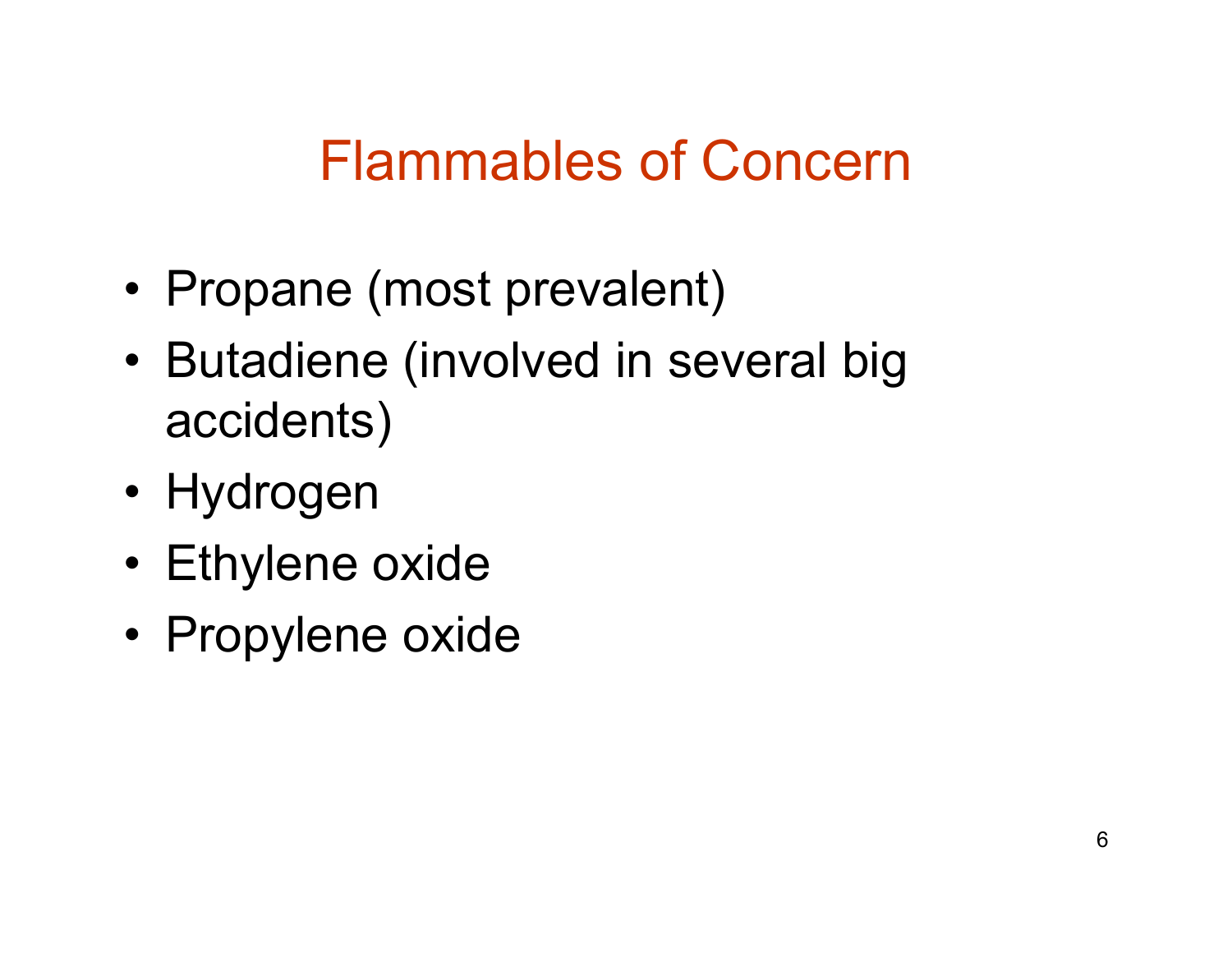

#### **Festus, Mo** *Note shallow yellow embrine cloud*  $\frac{7}{4}$ **Note shallow yellow chlorine cloud**

Source: US Chemical Safety and Hazard Investigation Board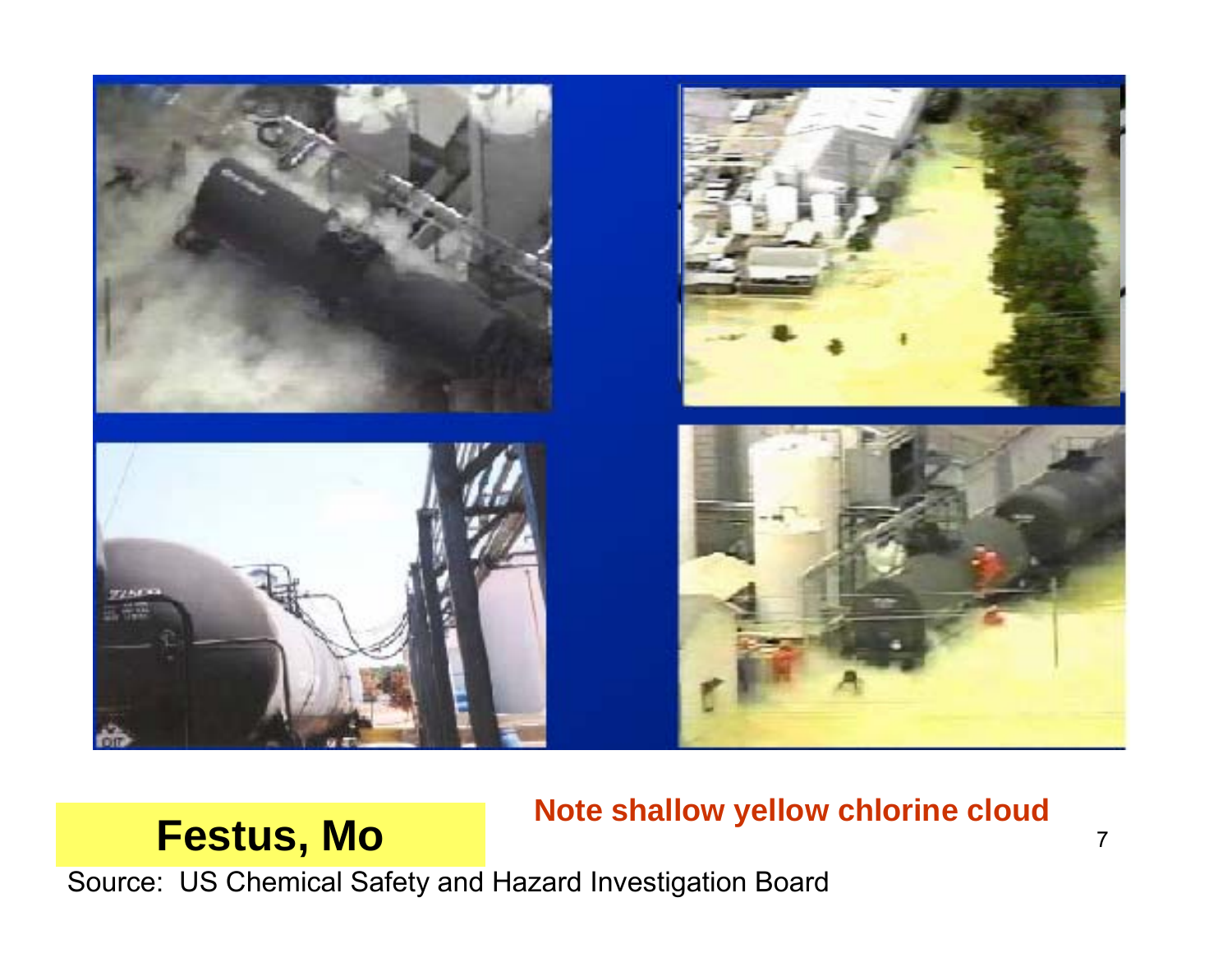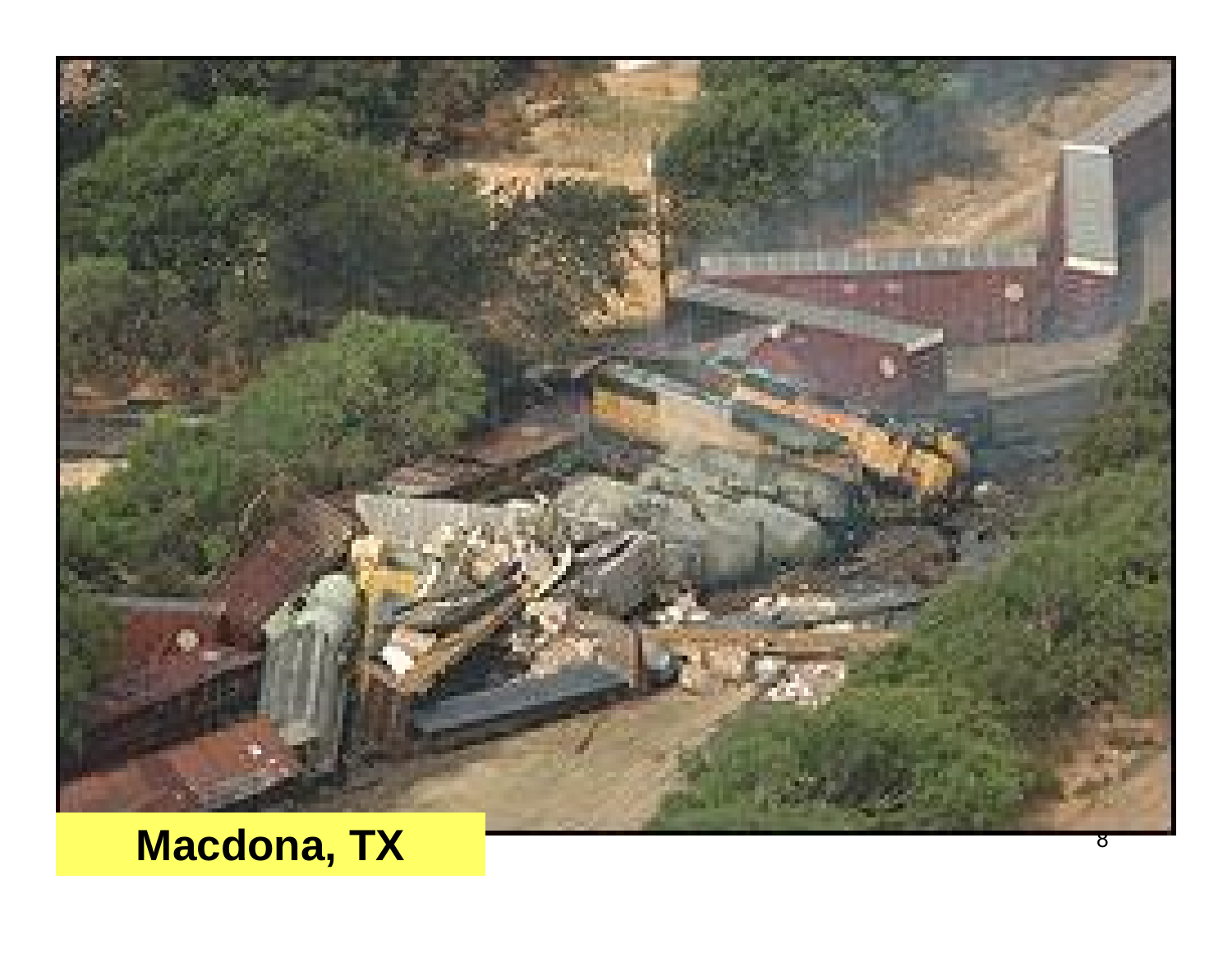# Photos of Graniteville, SC, Train **Wreck**





Photos Courtesy of Augusta Chronicle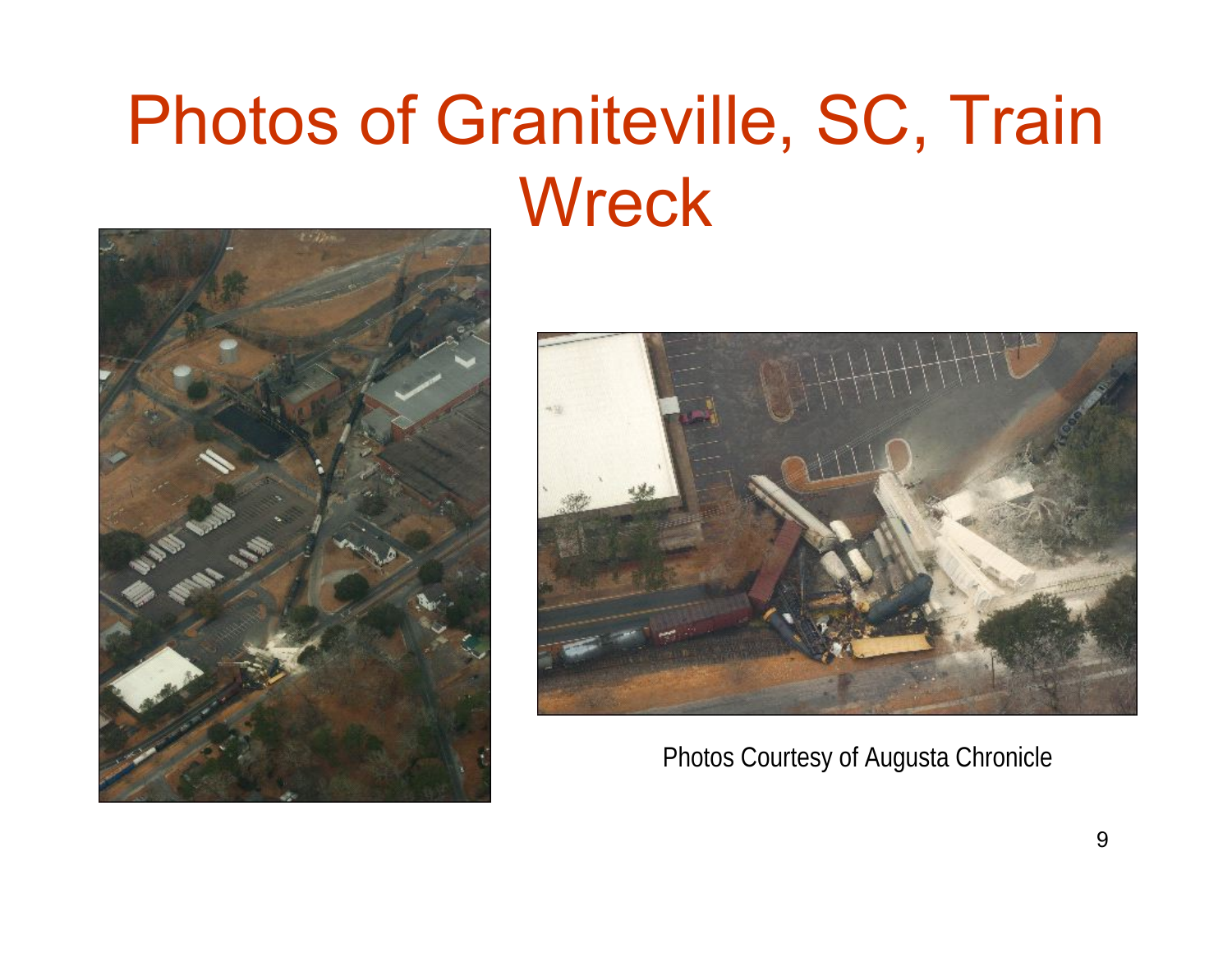

### **SCIPUFF OUTPUTSFOR MACDONA**

#### CONTOURS AT 5 MINUTESAFTER RELEASE

### CONCENTRATION TIMESERIES AT  $X = 1$  KM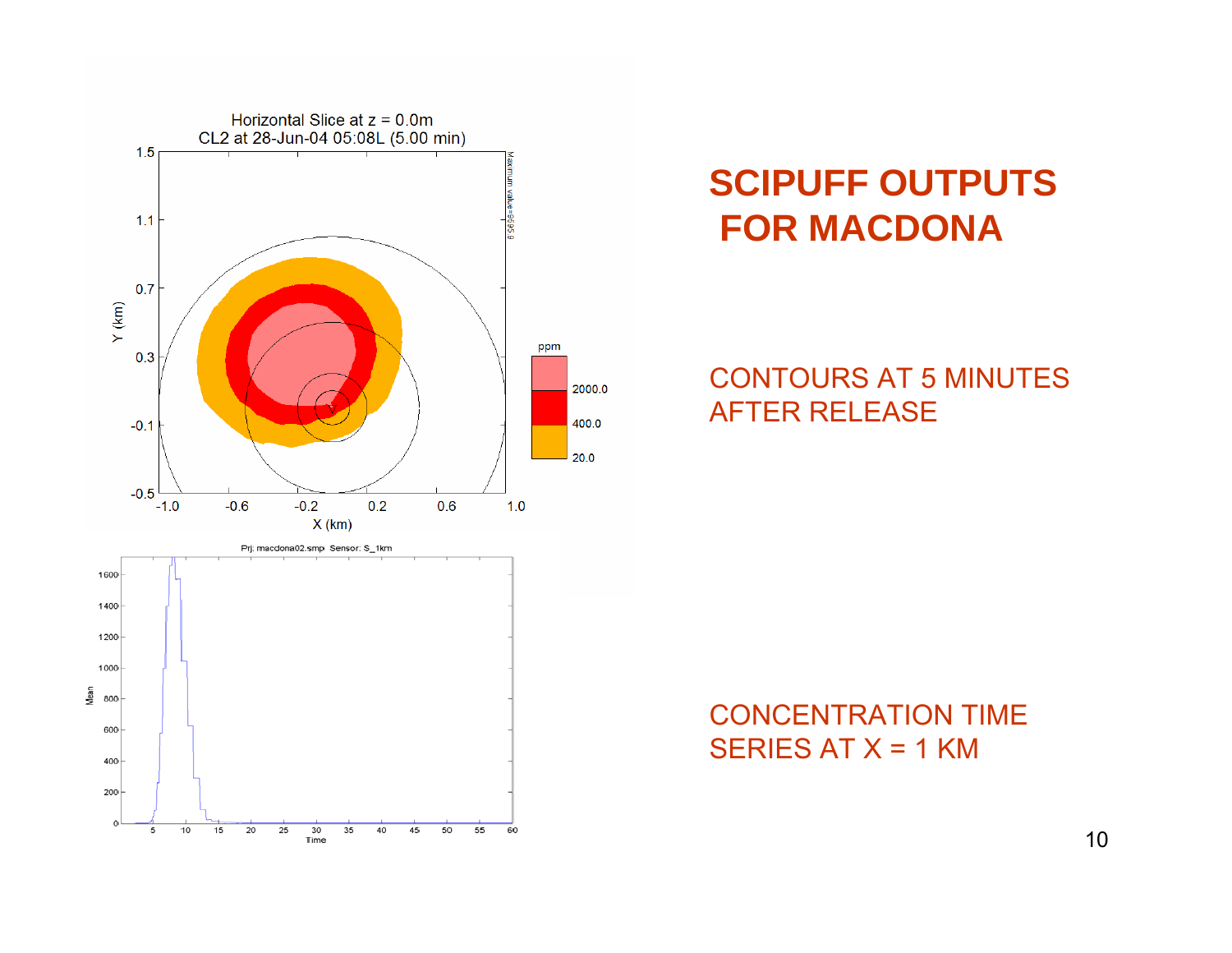### Graniteville, SC, initial plume predictions by Savannah River Lab model (no dense gas effects)



11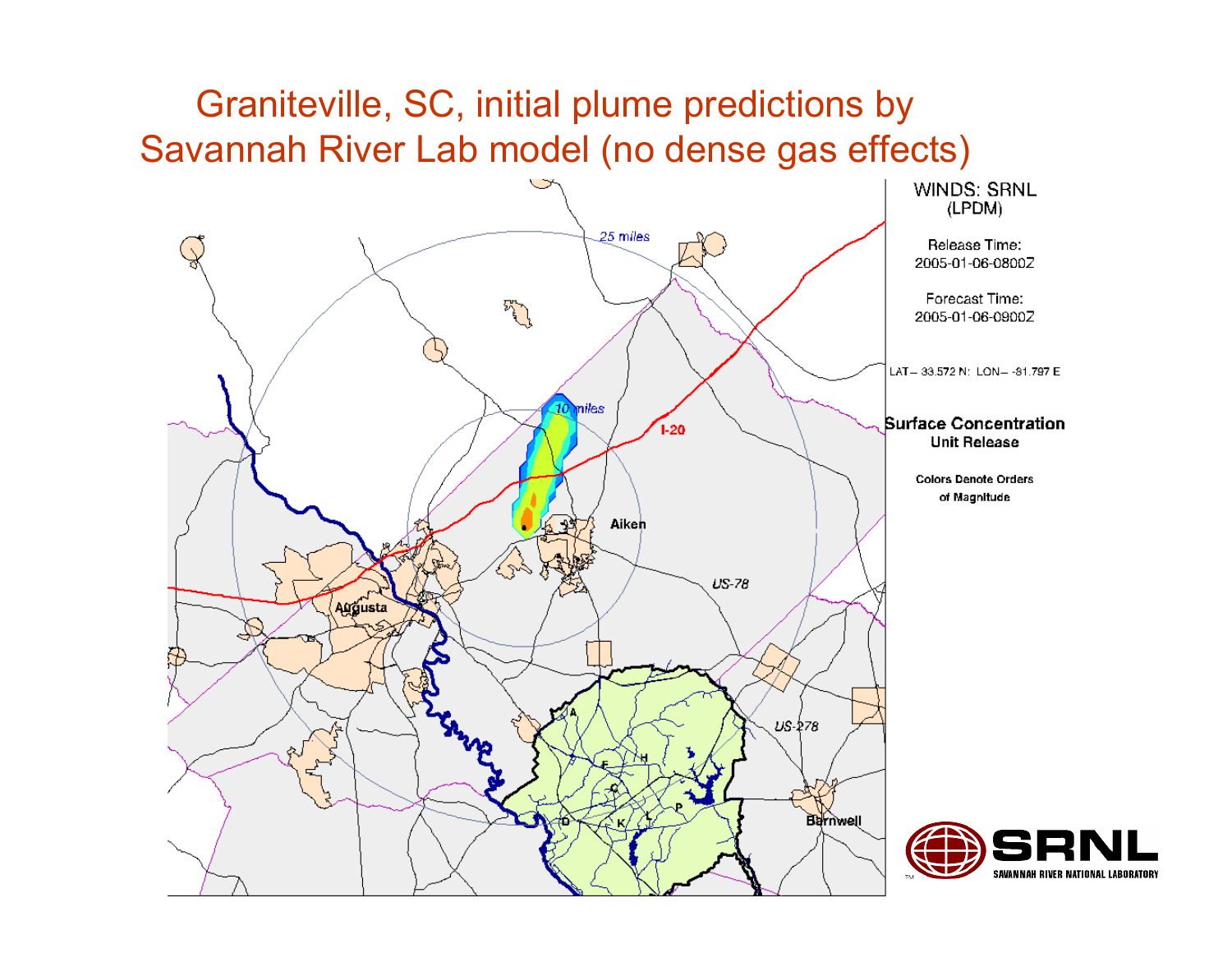### Six Models Applied to Three Railcar Accidents

- •SCIPUFF, SLAB, HGSYSTEM, ALOHA, TRACE, PHAST
- $\bullet$  Models generally agree within a factor of two on plume parameters, assuming all are given the same source
- Max concentrations as a function of downwind distance
- $\bullet$ Max distance to 20, 400, 2000 ppm
- •Width and depth of plume to 20, 400, 2000 ppm
- For large releases (Macdona and Graniteville), the simulated cloud is 40 times as wide as it is deep, due to dense gas effects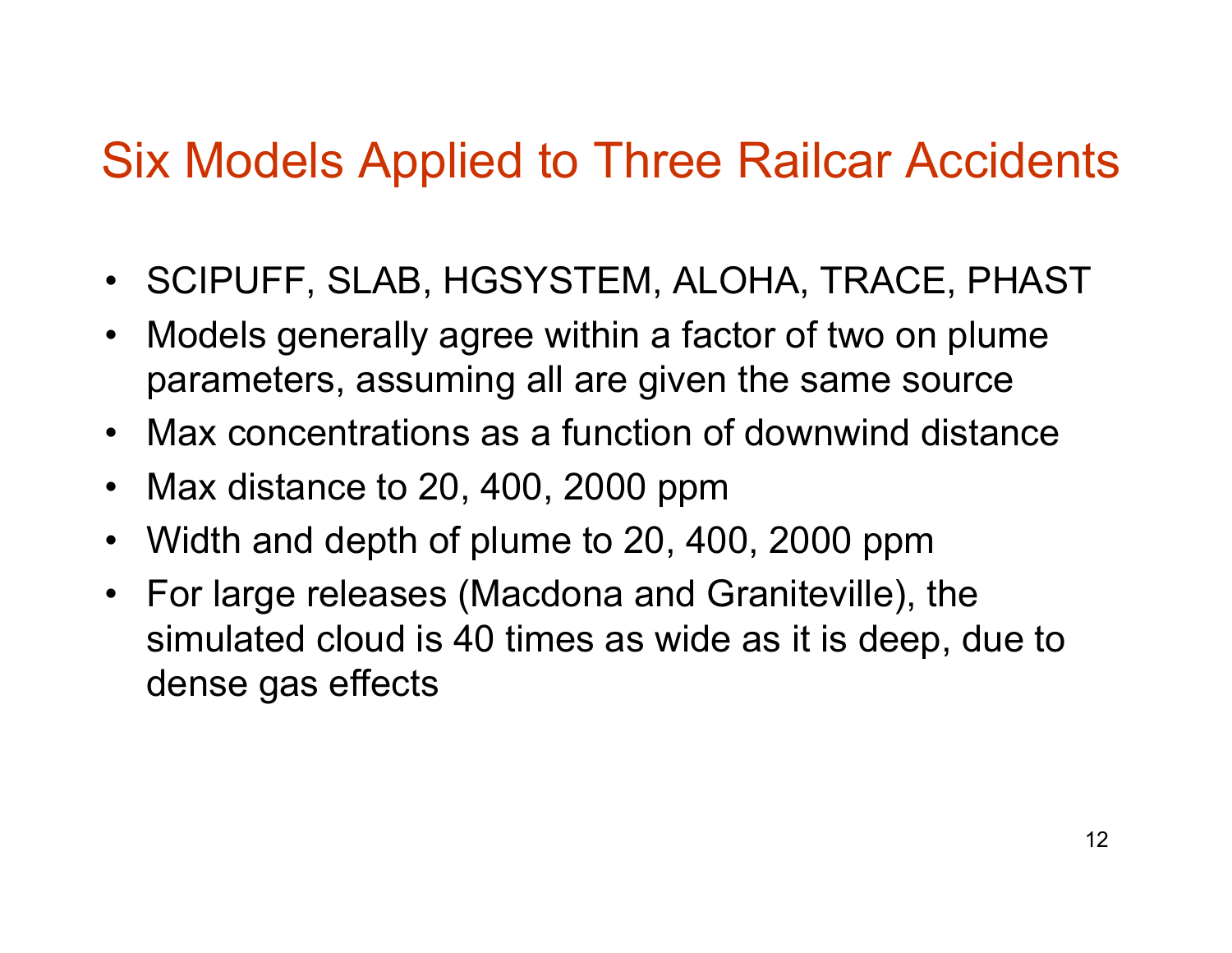## Emergency Response Guidance based on Experiences with Recent Railcar Accidents

- Assume that a significant fraction of the railcar contents is released (in the range from about 10 to 90 tons).
- A dense cloud is formed that consists of a mixture of gas and small aerosol drops. The drops soon evaporate. The gas cloud is visible (see the photo of Festus).
- The dense cloud initially spreads in all directions (even upwind) due to dense gas slumping and will follow terrain slopes.
- The dense cloud is shallow (1 or 2 m deep) and is much broader than passive clouds.
- After a few 100 meters of travel, the cloud starts behaving more like a passive (neutral) plume. The distance is larger for releases from large holes, such as Graniteville.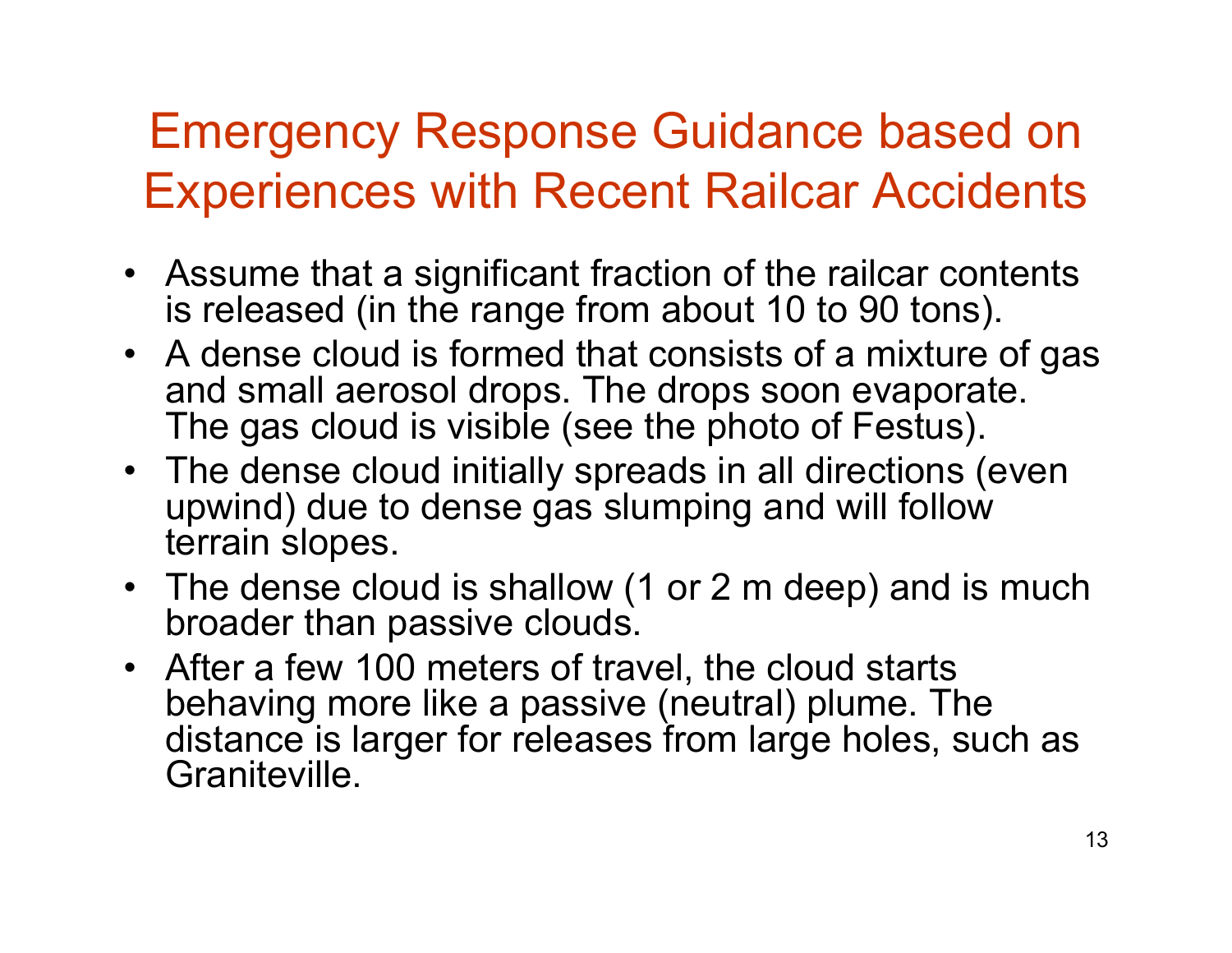### Emergency Guidance, Continued

- Pockets of toxic gas can remain for a while in low-lying areas and behind buildings Persons who are outside should stay away from low-lying areas
- Usually, after the initial large emission rate lasting an hour or more, there is a smaller emission rate that lasts for several hours, or until the hole is plugged
- Because of the shallow nature of the dense cloud, persons in buildings near the release location should shelter in place in the upper stories of the buildings
- HVAC inlets on the first floor should be shut off
- Persons should realize that the cloud will be very broad in area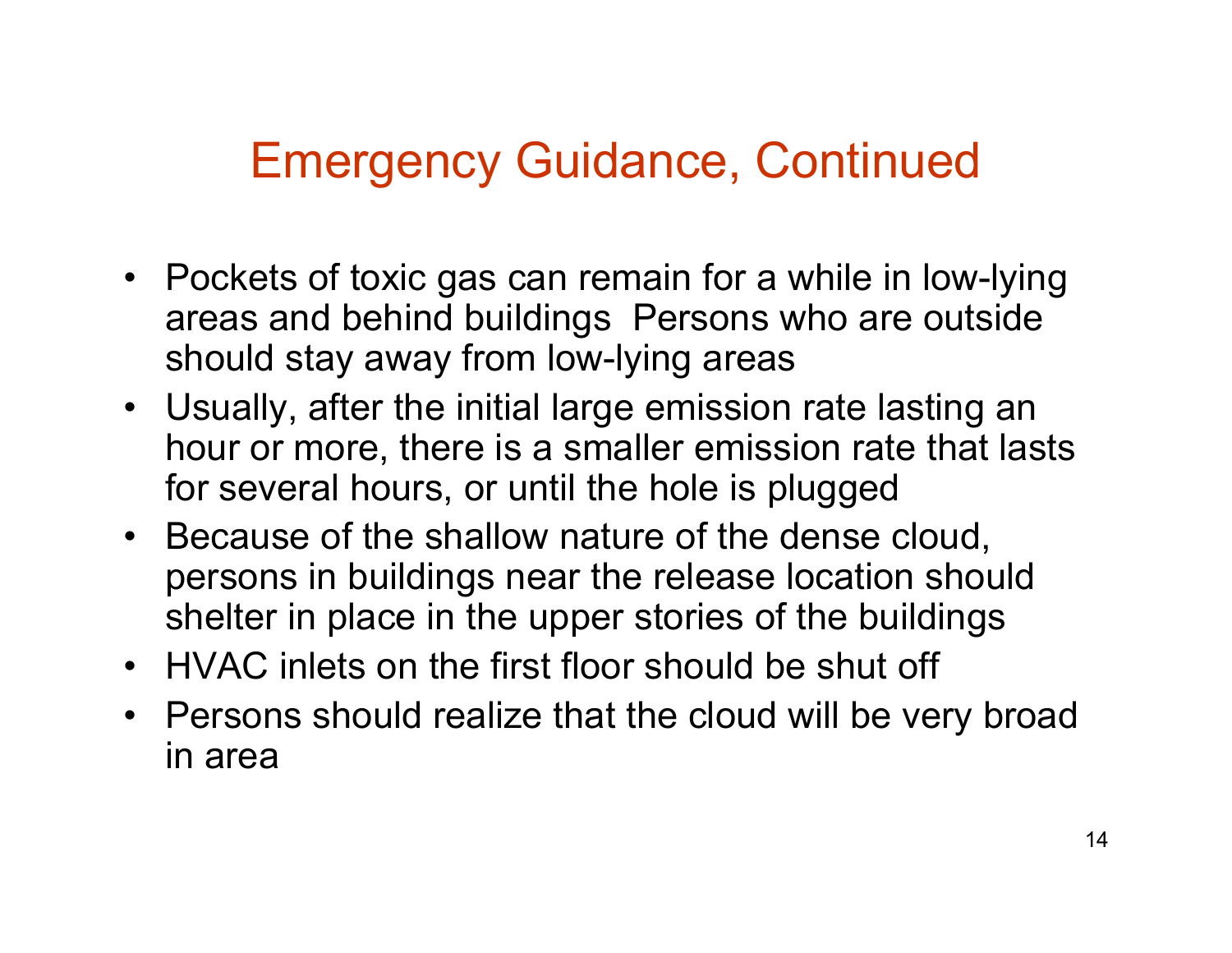## Review of Source Emissions Formulas and Models and Recommendations

Started with AIChE/CCPS 1996 Guidelines Book by Hanna, Drivas, and Chang

Added more recent papers and books and experience Three main categories:

- -Evaporation from liquid pool
- -- Gas jets
- -Two phase jets from pressurized liquified gas

Most releases are time-variable and finite duration (i.e., the tank empties)

The two-phase category is the highest priority but is the most poorly-known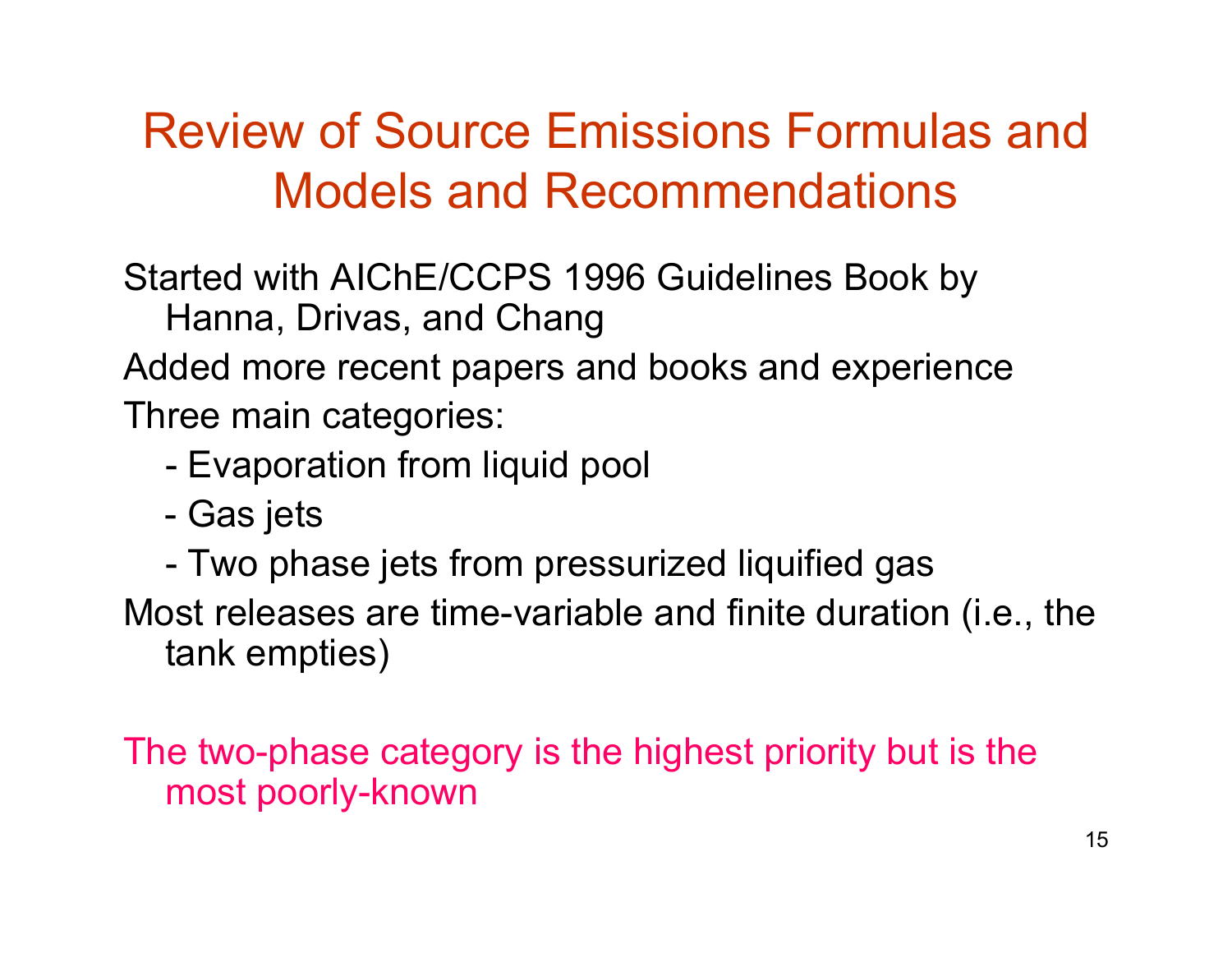## Need for a Thermodynamic Package

- The user has to be able to determine if the TIC is a gas or liquid and properties such as temperature and density when it is at ambient pressure
- –– Several software packages are available from the chemical industries and govt agencies
- – A thermodynamics software package from NIST is recommended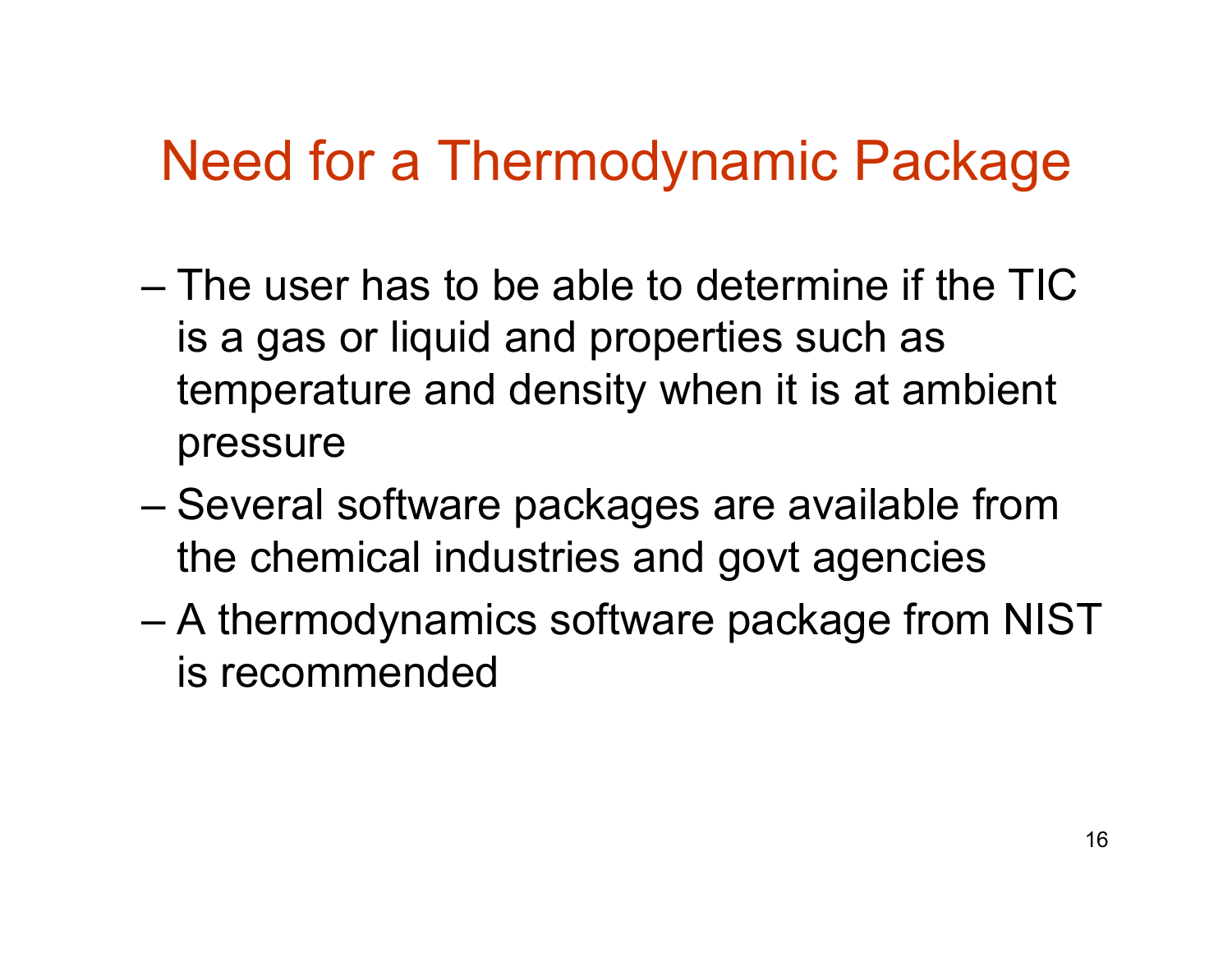### **Simple basic equations are valid for some types of releases, such as a pressurized ideal gas released through a simple small opening in the tank**

If this choked flow condition is met, for an ideal gas exiting through an orifice under isentropic conditions, the gas emission rate will follow the critical flow relationship (Perry *et al.*, 1984), which is independent of downstream pressure: *1/2*

$$
Q = c_o A_h \left( \gamma \rho_p p \left( \frac{2}{\gamma + 1} \right)^{\frac{\gamma + 1}{\gamma - 1}} \right)^{1/2}
$$
 (4-2)

where

 $\rm c_{o}$ 

 $\mathsf{A}_{\mathsf{h}}$ 

 $\rho_p$ 

- $Q = time-dependent gas mass emission rate (kg s-1)$ 
	- = discharge coefficient for orifice (dimensionless)
	- = puncture area (m2)
	- $=$  gas density in tank (kg m-3)
- γ  $= c_p/c_v$  (ratio of specific heats for gas)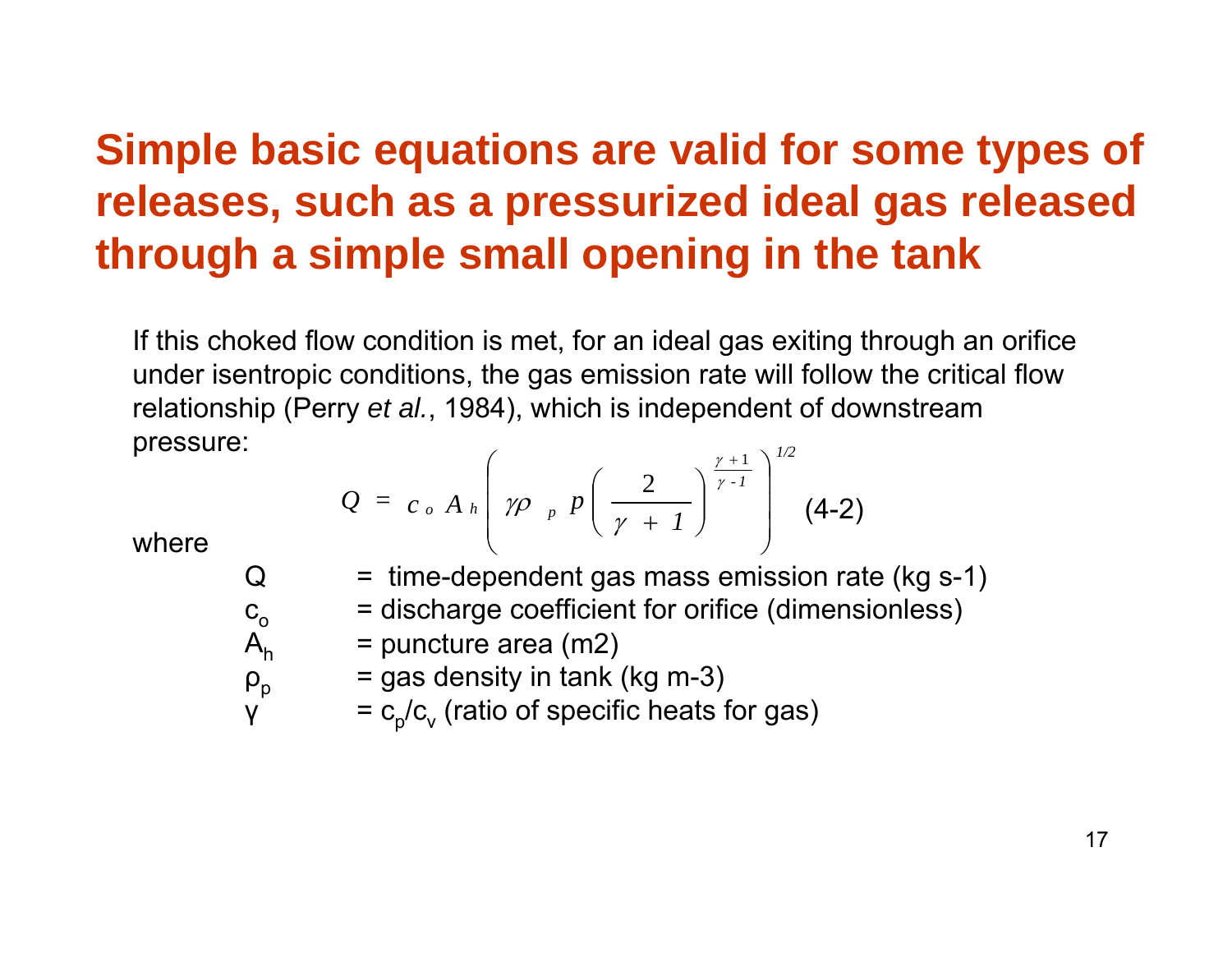**Flashing is important for pressurized liquified gases such as Cl<sub>2</sub>. When the liquid is released, a fraction of it becomes a gas and the following formula can be used to calculate the fraction**

For a single component and a constant temperature, this heat balance yields a simple expression for the fraction of liquid flashed:

$$
\frac{Q_{f}}{Q_{l}} = \frac{c_{p} (T - T_{b})}{H_{vap}}
$$
 (4-14)

where

- $\mathsf{Q}_\mathsf{f}$  = mass emission rate of liquid that flashes (kg s<sup>-1</sup> )
- $\mathsf{Q}_{\mathsf{I}}$  = total liquid mass emission rate (kg s<sup>-1</sup>)
- ${\tt c_p}$  =  $heat capacity of the liquid (averaged between T and  ${\tt T_b})$$ (J kg-1 K-1)
- $T =$  temperature of the liquid in the tank  $(K)$
- $T<sub>b</sub>$  = normal boiling point of liquid (K), assumed lower than T
- $H_{\text{van}}$  = heat of vaporization of the liquid (J kg-1)

**A big question is whether the unflashed liquid (85 % of the total mass** for Cl<sub>2</sub> forms a pool on the ground or remains in the air as small drops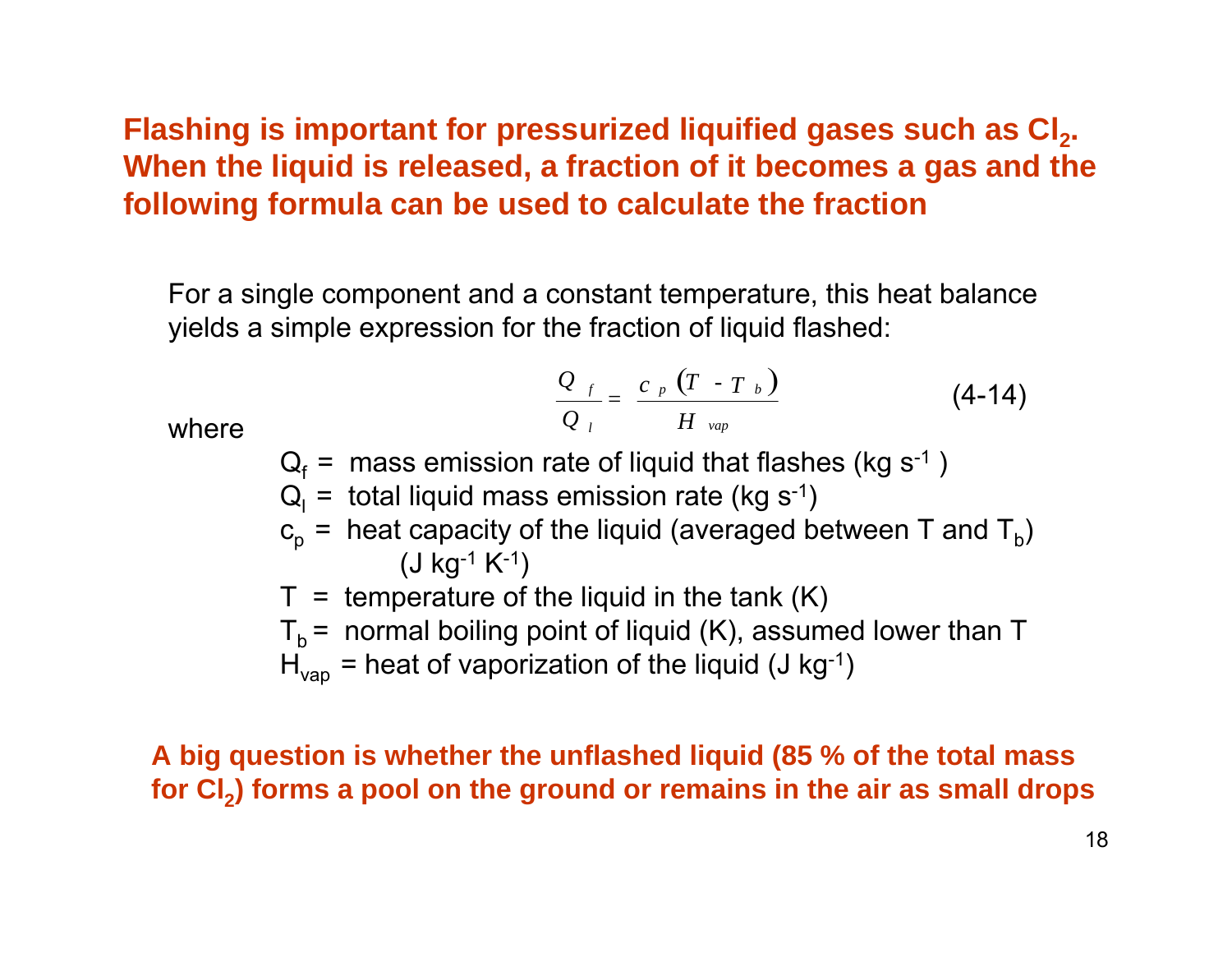### *Task 3 – Survey of related field experiments and recommendations of new experiments to fill data gaps*

- • A comprehensive list of 35 field experiments was tabulated, including overviews of the details of each experiment. To identify critical gaps, the characteristics of each experiment were compared. This material has been taken, with permission, from the Joint Effects Model (JEM) field experiment survey and gap analysis report.
- • Beginning with the above list, a subset of field experiments were identified that involved source emissions issues (such as the Desert Tortoise anhydrous ammonia tests).
- • Additional recent field experiments that focused on two phase releases were summarized. These include the FLADIS, URAHFREP, FLIE, and RELEASE experiments.
- $\bullet$  Data gaps were identified and recommendations made for future field experiments The highest priority data need concerns two phase releases (of pressurized liquid gases such as chlorine, anhydrous ammonia, and sulfur dioxide) from typical railcar and tank truck scenarios.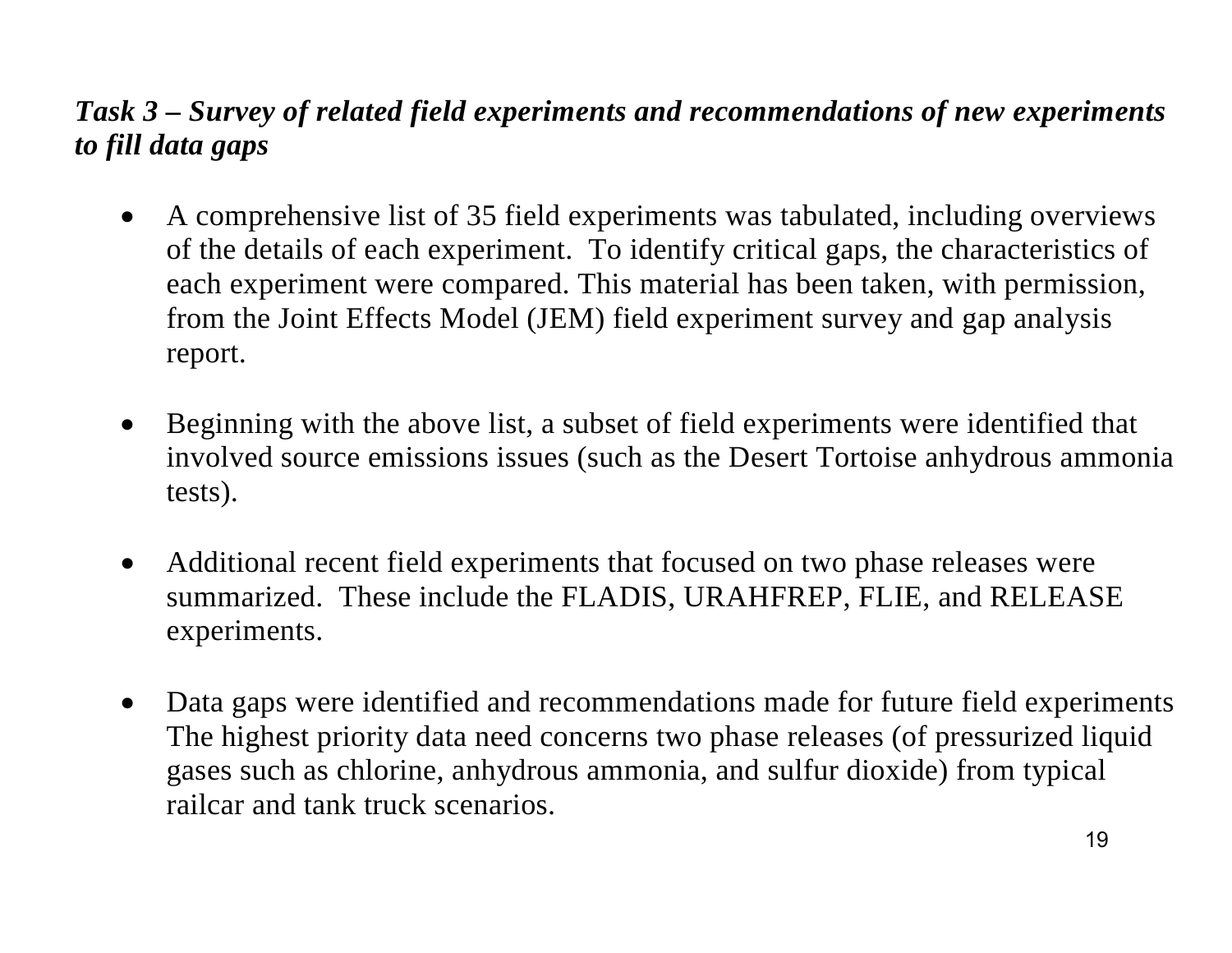### **CCPS/AIChE Sponsored Field Experiments with Releases of Pressurized Liquified Gases**

**Table 6-3** Characteristics of CCPS/AIChE Releases of Chlorine, Methylamine, and Cyclohexane at Nevada Test Site

|                      | <b>Chlorine</b> | Methylamine | Cyclohexane   |
|----------------------|-----------------|-------------|---------------|
| Number of tests      | 22              | 18          | 22            |
| Boiling point, K     | 236             | 254         | 338           |
| Temperature, K       | 245-289         | 270-296     | 338-398       |
| Liquid superheat, K  | $9 - 53$        | $6 - 31$    | $0 - 48$      |
| Pressure, psia       | 21-142          | 171-560     | 140-556       |
| Orifice diameter. mm | 6.35            | 6.35        | $6.35 - 12.7$ |